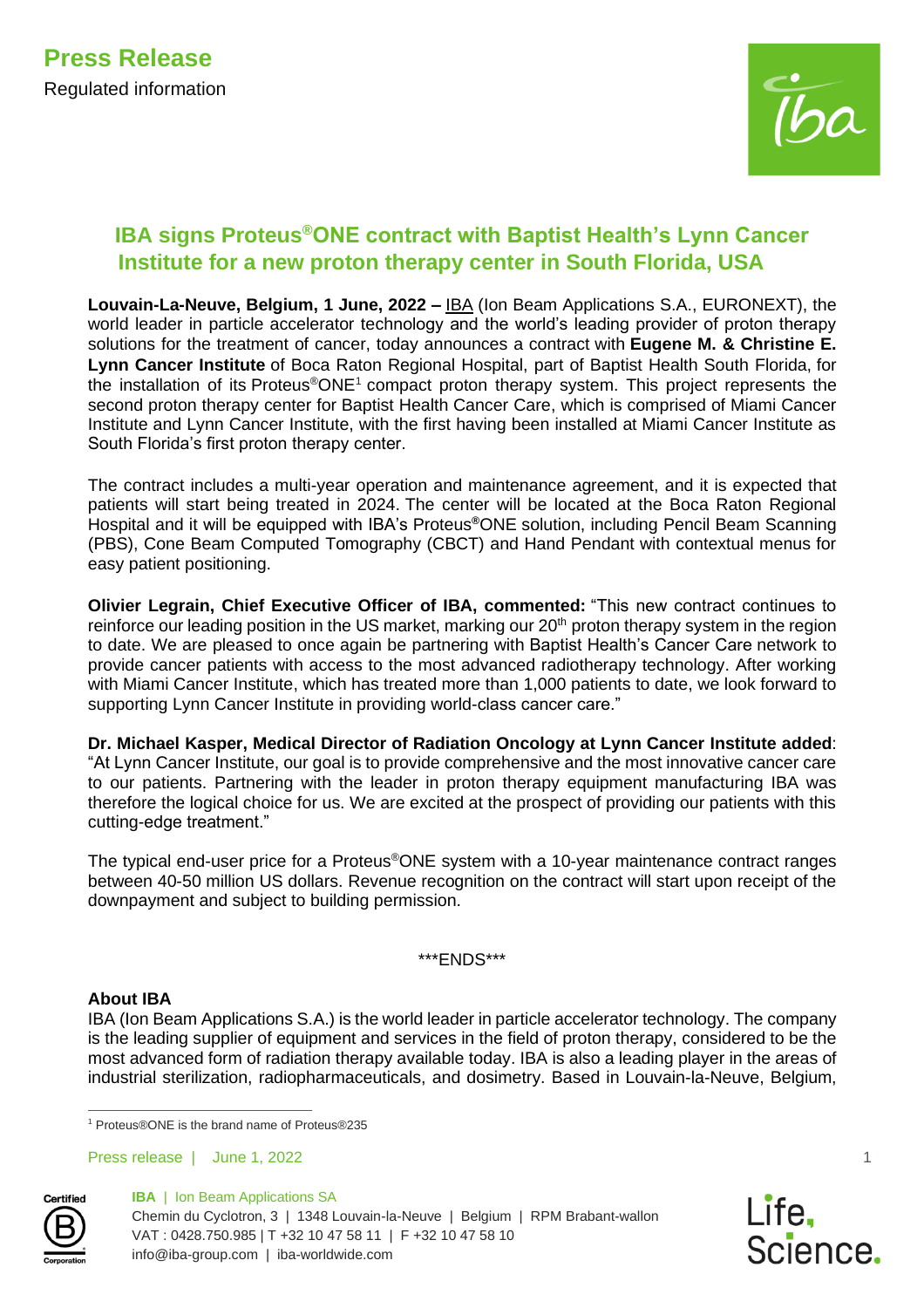

the company employs approximately 1,600 people worldwide. IBA is a certified B Corporation (B Corp) meeting the highest verified social and environmental performance standards.

IBA is listed on the pan-European stock exchange EURONEXT (IBA: Reuters IBAB.BR and Bloomberg IBAB.BB).

More information can be found at: [www.iba-worldwide.com](http://www.iba-worldwide.com/)

#### **About the Eugene M. & Christine E. Lynn Cancer Institute**

The Eugene M. & Christine E. Lynn Cancer Institute is part of Baptist Health South Florida, the largest healthcare organization in the region, with 11 hospitals, more than 23,000 employees, 4,000 physicians and 100 outpatient centers, urgent care facilities and physician practices spanning across Miami-Dade, Monroe, Broward and Palm Beach counties. Baptist Health has internationally renowned centers of excellence in cancer, cardiovascular care, orthopedics and sports medicine, and neurosciences. In addition, it includes Baptist Health Medical Group; Baptist Health Quality Network; and Baptist Health Care On Demand, a virtual health platform. A not-for-profit organization supported by philanthropy and committed to its faith-based charitable mission of medical excellence, Baptist Health has been recognized by Fortune as one of the 100 Best Companies to Work For in America and by Ethisphere as one of the World's Most Ethical Companies. For more information, visit [BaptistHealth.net/Newsroom](http://baptisthealth.net/newsroom) and connect with us on [Facebook,](https://www.facebook.com/BaptistHealthSF/) [Instagram,](https://www.instagram.com/baptisthealthsf/) [Twitter](https://twitter.com/baptisthealthsf) and [LinkedIn.](https://www.linkedin.com/company/baptist-health-south-florida-located-in-miami-florida/)

## **About Baptist Health South Florida**

Baptist Health South Florida is the largest healthcare organization in the region, with 12 hospitals, more than 24,000 employees, 4,000 physicians and 100 outpatient centers, urgent care facilities and physician practices spanning across Miami-Dade, Monroe, Broward and Palm Beach counties. Baptist Health has internationally renowned centers of excellence in cancer, cardiovascular care, orthopedics and sports medicine, and neurosciences. In addition, it includes Baptist Health Medical Group; Baptist Health Quality Network; and Baptist Health Care On Demand, a virtual health platform. A not-for-profit organization supported by philanthropy and committed to its faith-based charitable mission of medical excellence, Baptist Health has been recognized by Fortune as one of the 100 Best Companies to Work For in America and by Ethisphere as one of the World's Most Ethical Companies. For more information, visit [BaptistHealth.net/Newsroom](http://baptisthealth.net/newsroom) and connect with us on [Facebook,](https://www.facebook.com/BaptistHealthSF/) [Instagram,](https://www.instagram.com/baptisthealthsf/) [Twitter](https://twitter.com/baptisthealthsf) and [LinkedIn.](https://www.linkedin.com/company/baptist-health-south-florida-located-in-miami-florida/)

**###**

Press release | June 1, 2022



**IBA** | Ion Beam Applications SA Chemin du Cyclotron, 3 | 1348 Louvain-la-Neuve | Belgium | RPM Brabant-wallon VAT : 0428.750.985 | T +32 10 47 58 11 | F +32 10 47 58 10 info@iba-group.com | iba-worldwide.com